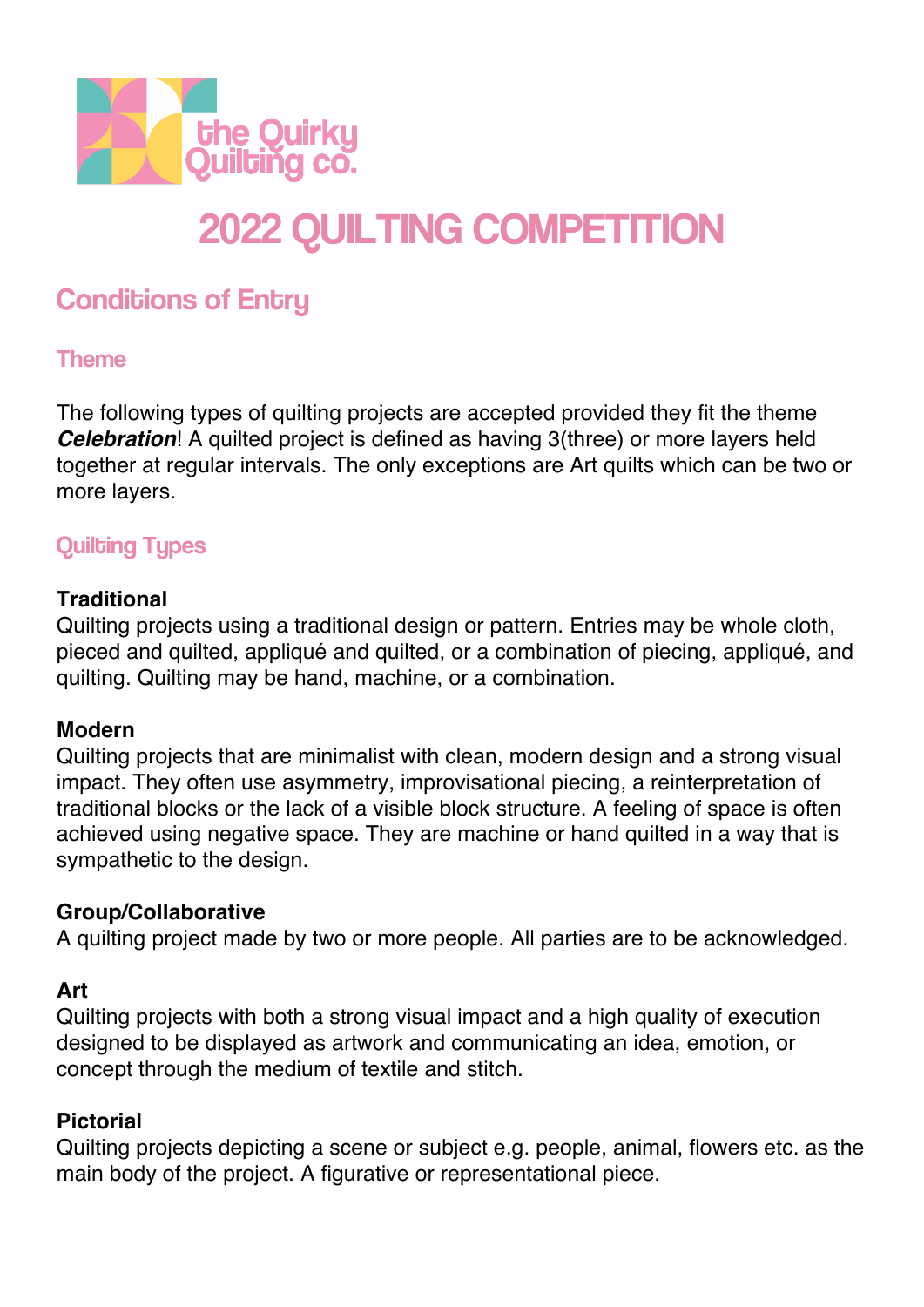#### **Contemporary**

Quilting projects that draw on the traditions of quilt making, through piecing, appliqué, or whole cloth, but have an original approach. Makers may use nontraditional fabrics, fabric printing and dyeing, embellishment, and unusual construction methods. Entries should have an original design and demonstrate sure use of colour. They may be sewn by hand, machine, or any combination.

#### **Commercially Quilted**

The project is made by one person and quilted by another where payment has been made. The commercial quilter must be named and acknowledged.

#### Project Requirements

- 1. All entries must be able to hang on a rod and must not be framed in wood or metal etc.
- 2. All entries MUST have a hanging sleeve **sewn** to the back with a minimum of at least a **10cm (4")** finished depth.
- 3. Size limits apply. The minimum size of any entry must be 40" x 40" and a maximum size of 80" x 80". All measurements should be taken of the completed project.
- 4. All surface embellishment must be firmly attached.
- 5. The project must be able to be transported folded in a cloth bag.

#### Important Dates

#### **Entry Deadline: 26 February 2022**

Entry form and entry image must be received by this date.

#### **Entry Acceptance: 28 February 2022**

Finalists will be notified by email.

#### **Entry Drop Off: 3 March 2022**

Finalists must drop off their physical project. Projects received after this date will not be accepted for judging.

#### **Final Judging: 5 March 2022**

Prize Presentations: 5 March 2022 at The Quirky Quilting Co. Celebration Day.

#### **Entry Return/Collection: 7-12 March 2022**

Finalists to arrange for the collection of projects between these dates. Projects are **not** available for collection on the Saturday after The Quirky Quilting Co. Celebration Day unless you have assisted with pack down and made prior arrangements with us.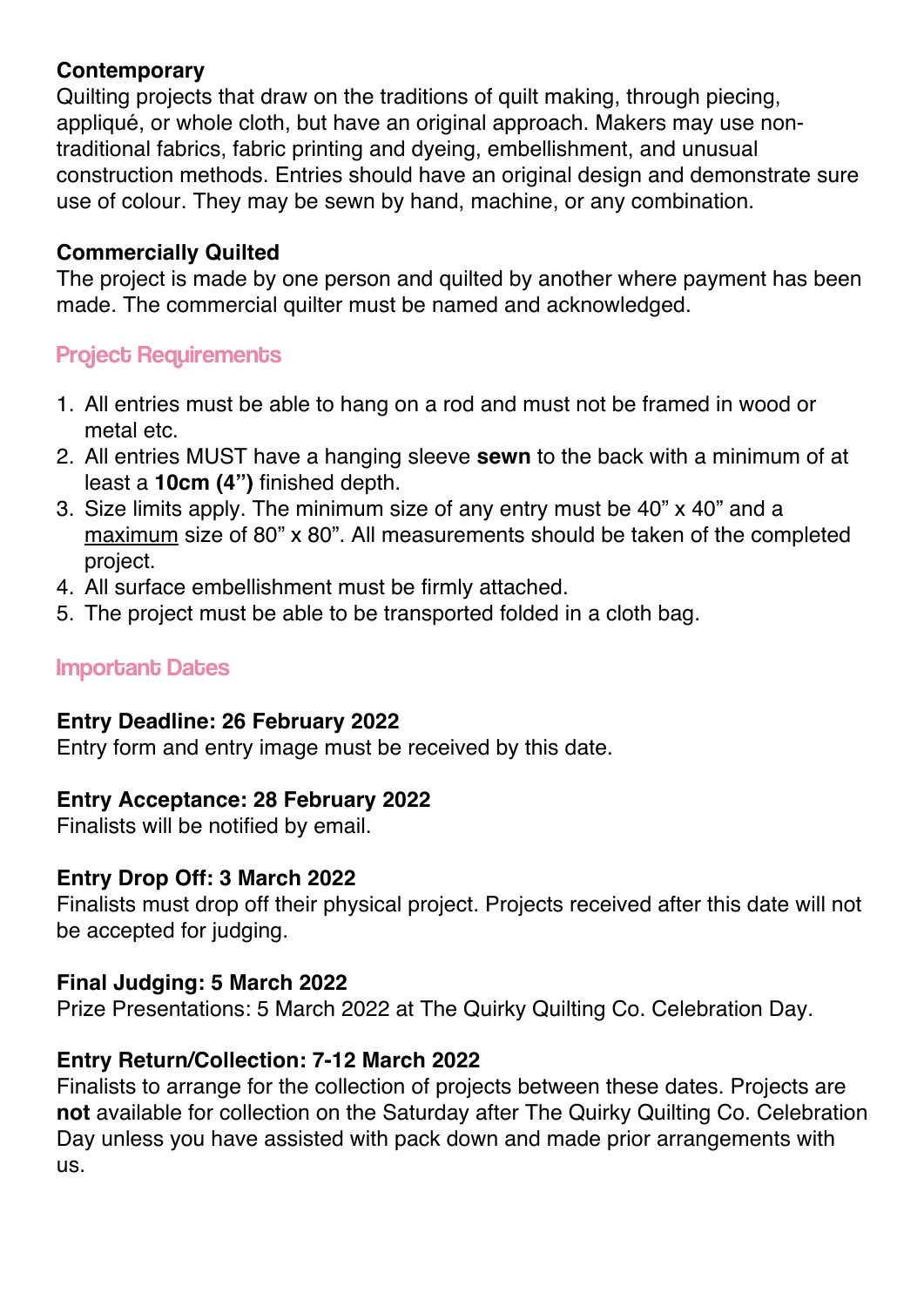# Judging/Prizes

Winners will be selected through a public voting system administered by The Quirky Quilting Co. Voting Tally will be conducted electronically and open to all registered attendees at The Quirky Quilting Co. Celebration Day (one vote per person).

# **People's Choice Award Prize: \$250 Gift Card for The Quirky Quilting Co.**

Prizes will be awarded to the entrant only. Commercial quilters will be acknowledged. Awards and prizes will be forfeited if any entrant's information is found to be incorrect or misleading.

# Submission Process

- 1. Fill in entry form and sign consent section. There is no entry fee.
- 2. Email a high-quality photo of your project to: hello@quirkyquiltingco.com.au with the subject '2022 Quilting Entry'.
- 3. A maximum of 12 Finalist will be chosen by The Quirky Quilting Co and will be asked to bring in their projects for display at The Quirky Quilting Co. Celebration Day.
- 4. Finalists will be judged by the attendees at The Quirky Quilting Co. Celebration Day.
- 5. Each project must be labelled on the back. Labels must include:
	- a. Project Name
	- b. Entrant's Name and contact details
	- c. The label must be covered by a temporary piece of fabric **stitched down**  on the top and left side.
	- d. It is the entrant's responsibility to cover any of the maker's signatures, naming or identification on the front of the quilt.
- 6. Each entry must have a named, ample sized bag (preferably CLOTH with a draw string top). Plastic bags will not be accepted.
- 7. Delivery and Collection of Quilts if accepted as a finalist is the responsibility of the entrant.
- 8. Projects may be posted or delivered in person during business hours to: The Quirky Quilting Co.

Shop 1, Plaza Chambers 3-15 Dennis Road SPRINGWOOD, QLD, 4127

9. Posted projects are to be in a strong re-usable box (in addition to the cloth bag). The maker is responsible for any insurance costs and return postage.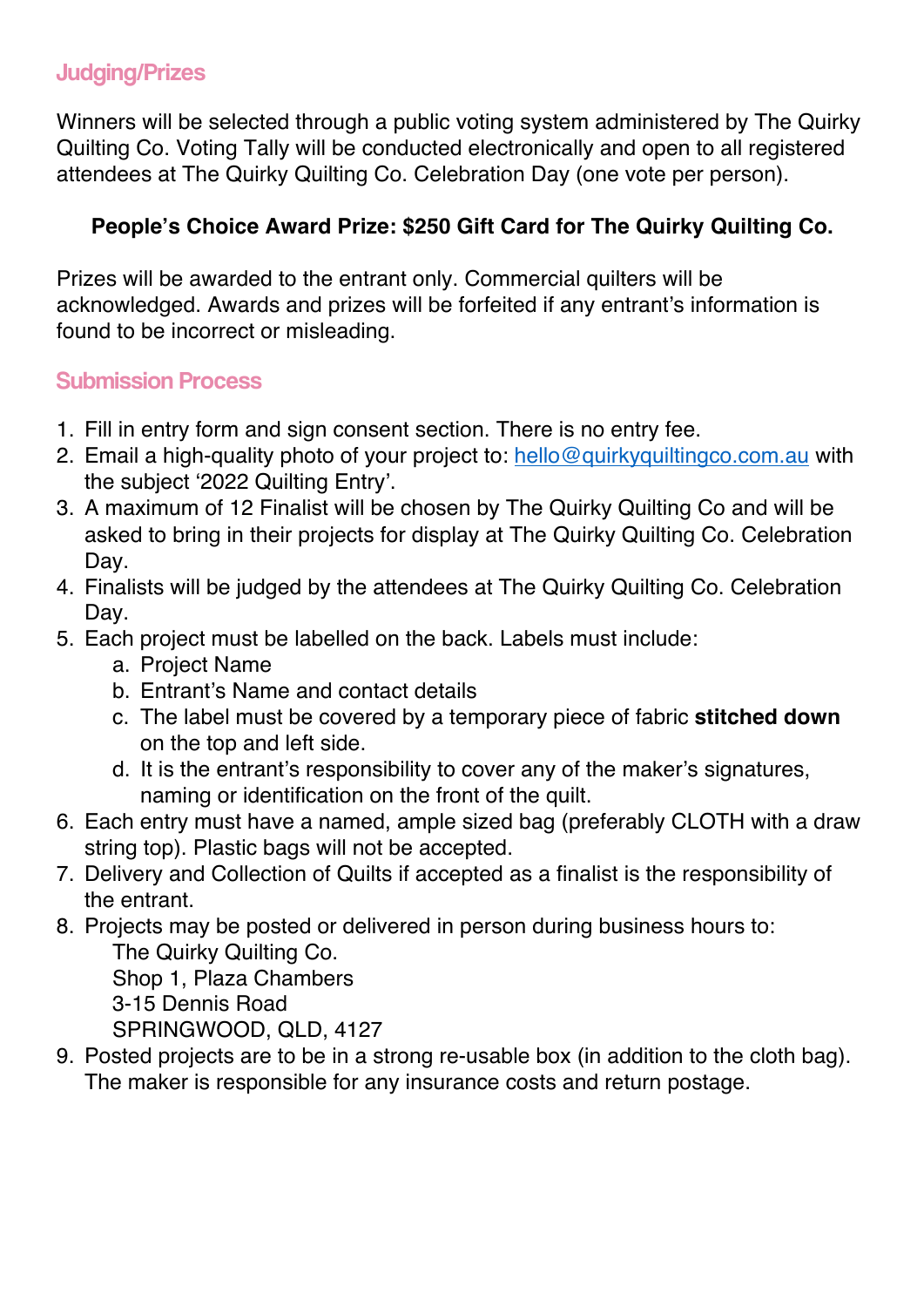# **Terms and Conditions**

#### Insurance and Valuation

The Quirky Quilting Co. accepts no responsibility for any loss, damage, or destruction of entries, however caused, during transit or while these projects remain in our custody. Whilst every effort is made to ensure the safety of any entry, it must be recognised that some risk is inevitable and must be accepted by all entrants. Insurance cover is the responsibility of the entrant. All entrants are advised that they should consider insuring their projects.

# **Copyright**

The entrant is responsible for obtaining written permission and for paying any fee related to the use of copyright material, including trademarks. The entrant must acknowledge the source of inspiration, designer, or teacher for any project that is not their own original design or is not based on blocks that are regarded as being in the public domain.

## **Photography**

QQC reserves the right to publish photos of your project for our records and to use those photographs and any photographs provided by you for publicity and use in our newsletter, on our website, and social media platforms.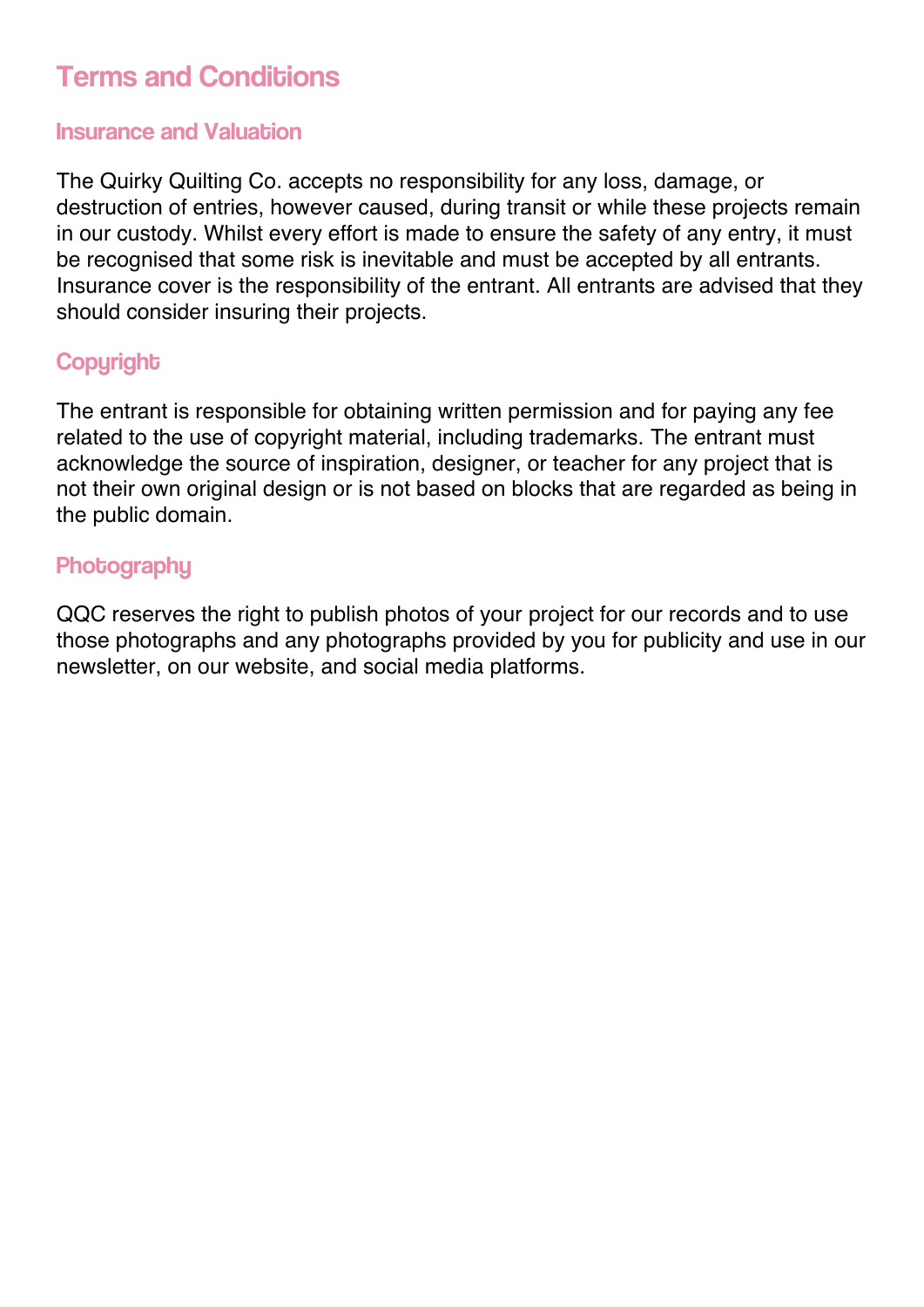

## **Entrant Details**

| <b>Full Name</b>                                                                                                                                                                                                                                                                                                    |
|---------------------------------------------------------------------------------------------------------------------------------------------------------------------------------------------------------------------------------------------------------------------------------------------------------------------|
|                                                                                                                                                                                                                                                                                                                     |
|                                                                                                                                                                                                                                                                                                                     |
| <b>Postal Address</b>                                                                                                                                                                                                                                                                                               |
|                                                                                                                                                                                                                                                                                                                     |
| <b>Best Contact Number</b>                                                                                                                                                                                                                                                                                          |
|                                                                                                                                                                                                                                                                                                                     |
| <b>Email</b>                                                                                                                                                                                                                                                                                                        |
|                                                                                                                                                                                                                                                                                                                     |
| Is this a group/collaborative quilt entry?<br><b>YES</b><br><b>NO</b><br>If yes, please list the name of all the persons to be credited for its creation. Note<br>that prizes will only be awarded to the Entrant listed above and QQC will not be<br>responsible for the division of any prizes between co-makers. |
|                                                                                                                                                                                                                                                                                                                     |
| <b>Entry Details</b>                                                                                                                                                                                                                                                                                                |

| <b>Project Name</b>    |                         |
|------------------------|-------------------------|
|                        |                         |
|                        |                         |
| <b>Size in Inches</b>  |                         |
| Width (left to right): | Length (top to bottom): |
| <b>Year Made</b>       |                         |
|                        |                         |